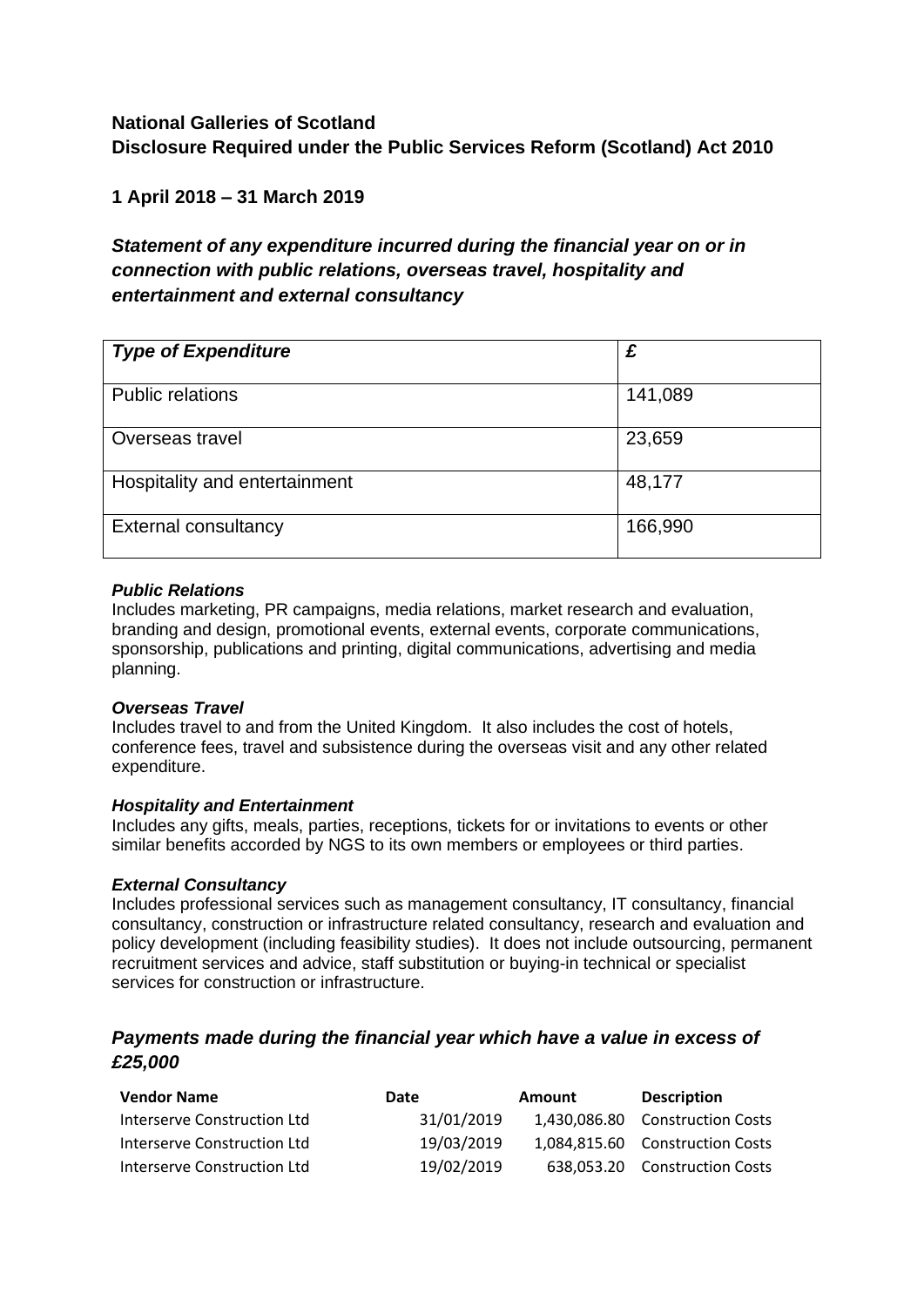| John McAslan & Partners Ltd          | 15/10/2018 | 316,201.20 | <b>Architects Fees</b>            |
|--------------------------------------|------------|------------|-----------------------------------|
| City of Edinburgh Council            | 26/04/2018 | 261,748.28 | <b>Business Rates</b>             |
| <b>ADT Fire and Security</b>         | 28/05/2018 | 217,112.98 | <b>Building Maintenance</b>       |
| John McAslan & Partners Ltd          | 25/07/2018 | 195,084.48 | <b>Architects Fees</b>            |
| <b>Gareth Hoskins Architects Ltd</b> | 12/12/2018 | 189,153.12 | <b>Architects Fees</b>            |
| John McAslan & Partners Ltd          | 26/06/2018 | 178,502.40 | <b>Architects Fees</b>            |
| John McAslan & Partners Ltd          | 12/06/2018 | 149,700.00 | <b>Architects Fees</b>            |
| John McAslan & Partners Ltd          | 12/12/2018 | 148,562.40 | <b>Architects Fees</b>            |
| John McAslan & Partners Ltd          | 26/11/2018 | 146,887.20 | <b>Architects Fees</b>            |
| Constantine Ltd                      | 11/09/2018 | 133,869.76 | <b>Exhibition Transport costs</b> |
| Constantine Ltd                      | 12/12/2018 | 111,237.72 | <b>Exhibition Transport costs</b> |
| Ashwood Scotland Ltd                 | 12/06/2018 | 105,300.00 | <b>Building Maintenance</b>       |
| Atalian Servest AMK Ltd              | 29/08/2018 | 104,371.30 | <b>Facilities Management</b>      |
| FA Sweeney Ltd                       | 14/05/2018 | 100,800.00 | <b>Building Maintenance</b>       |
| Momart Ltd                           | 10/04/2018 | 96,766.70  | <b>Exhibition Transport costs</b> |
| Wave                                 | 29/01/2019 | 93,356.32  | <b>Utilities</b>                  |
| FA Sweeney Ltd                       | 12/06/2018 | 93,000.00  | <b>Building Maintenance</b>       |
| Atalian Servest AMK Ltd              | 15/01/2019 | 89,797.35  | <b>Facilities Management</b>      |
| Momart Ltd                           | 19/12/2018 | 85,496.60  | <b>Exhibition Transport costs</b> |
| Ashwood Scotland Ltd                 | 12/11/2018 | 77,280.00  | <b>Building Maintenance</b>       |
| Ashwood Scotland Ltd                 | 10/04/2018 | 74,400.00  | <b>Building Maintenance</b>       |
| Nolde Stiftung Seebull               | 28/06/2018 | 71,476.49  | <b>Exhibition costs</b>           |
| Atalian Servest AMK Ltd              | 26/06/2018 | 65,050.70  | <b>Facilities Management</b>      |
| John McAslan & Partners Ltd          | 29/01/2019 | 62,372.40  | <b>Architects Fees</b>            |
| Atalian Servest AMK Ltd              | 27/03/2019 | 62,145.32  | <b>Facilities Management</b>      |
| Thyssenkrupp Elevator Ltd            | 26/06/2018 | 61,214.40  | <b>Facilities Management</b>      |
| <b>Atkins Limited</b>                | 15/10/2018 | 56,880.29  | <b>Project Management costs</b>   |
| <b>Atkins Limited</b>                | 26/11/2018 | 56,880.29  | <b>Project Management costs</b>   |
| <b>Interserve Construction Ltd</b>   | 11/07/2018 | 55,666.80  | <b>Construction Costs</b>         |
| <b>Tate Gallery</b>                  | 12/02/2019 | 54,750.00  | <b>Exhibition costs</b>           |
| Deister Electronic (UK) Ltd          | 15/01/2019 | 54,470.10  | <b>Building Maintenance</b>       |
| Ashwood Scotland Ltd                 | 11/09/2018 | 51,870.00  | <b>Building Maintenance</b>       |
| <b>Atalian Servest AMK Ltd</b>       | 10/04/2018 | 51,533.26  | <b>Facilities Management</b>      |
| Atalian Servest AMK Ltd              | 12/06/2018 | 48,677.26  | <b>Facilities Management</b>      |
| Atalian Servest AMK Ltd              | 26/11/2018 | 47,859.76  | <b>Facilities Management</b>      |
| Currie and Brown                     | 12/12/2018 | 45,600.00  | <b>Cost Consultants Costs</b>     |
| Atalian Servest AMK Ltd              | 25/02/2019 | 45,223.54  | <b>Facilities Management</b>      |
| FA Sweeney Ltd                       | 11/07/2018 | 44,700.00  | <b>Building Maintenance</b>       |
| <b>Gareth Hoskins Architects Ltd</b> | 11/07/2018 | 44,279.88  | <b>Architects Fees</b>            |
| <b>Constantine House</b>             | 13/08/2018 | 44,237.86  | <b>Exhibition Transport costs</b> |
| <b>Constantine House</b>             | 26/11/2018 | 44,181.45  | <b>Exhibition Transport costs</b> |
| Ashwood Scotland Ltd                 | 13/08/2018 | 43,500.00  | <b>Building Maintenance</b>       |
| Canon (UK) Ltd                       | 10/04/2018 | 41,357.30  | <b>IT Services</b>                |
| <b>East Coast Controls Ltd</b>       | 10/04/2018 | 41,344.15  | <b>Building Maintenance</b>       |
| Atalian Servest AMK Ltd              | 14/05/2018 | 41,219.86  | <b>Facilities Management</b>      |
| War Productions Ltd                  | 10/04/2018 | 40,369.72  | <b>IT Services</b>                |